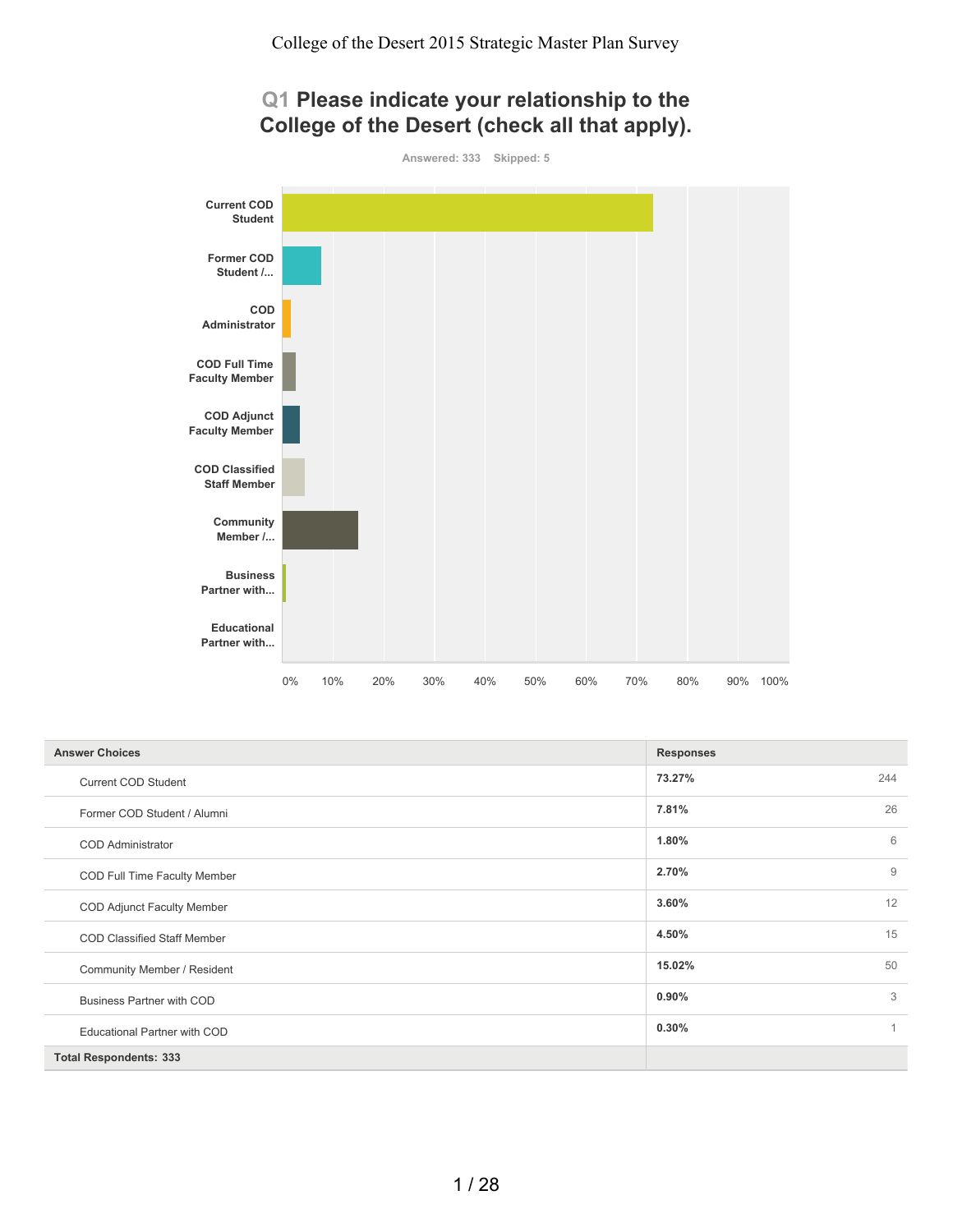#### **Q2 Are you aware that the College of the Desert is currently updating its Strategic Master Plan?**



| <b>Answer Choices</b> | <b>Responses</b> |
|-----------------------|------------------|
| Very aware            | 19.05%<br>64     |
| Somewhat aware        | 73<br>21.73%     |
| Aware                 | 50<br>14.88%     |
| Was not aware         | 149<br>44.35%    |
| <b>Total</b>          | 336              |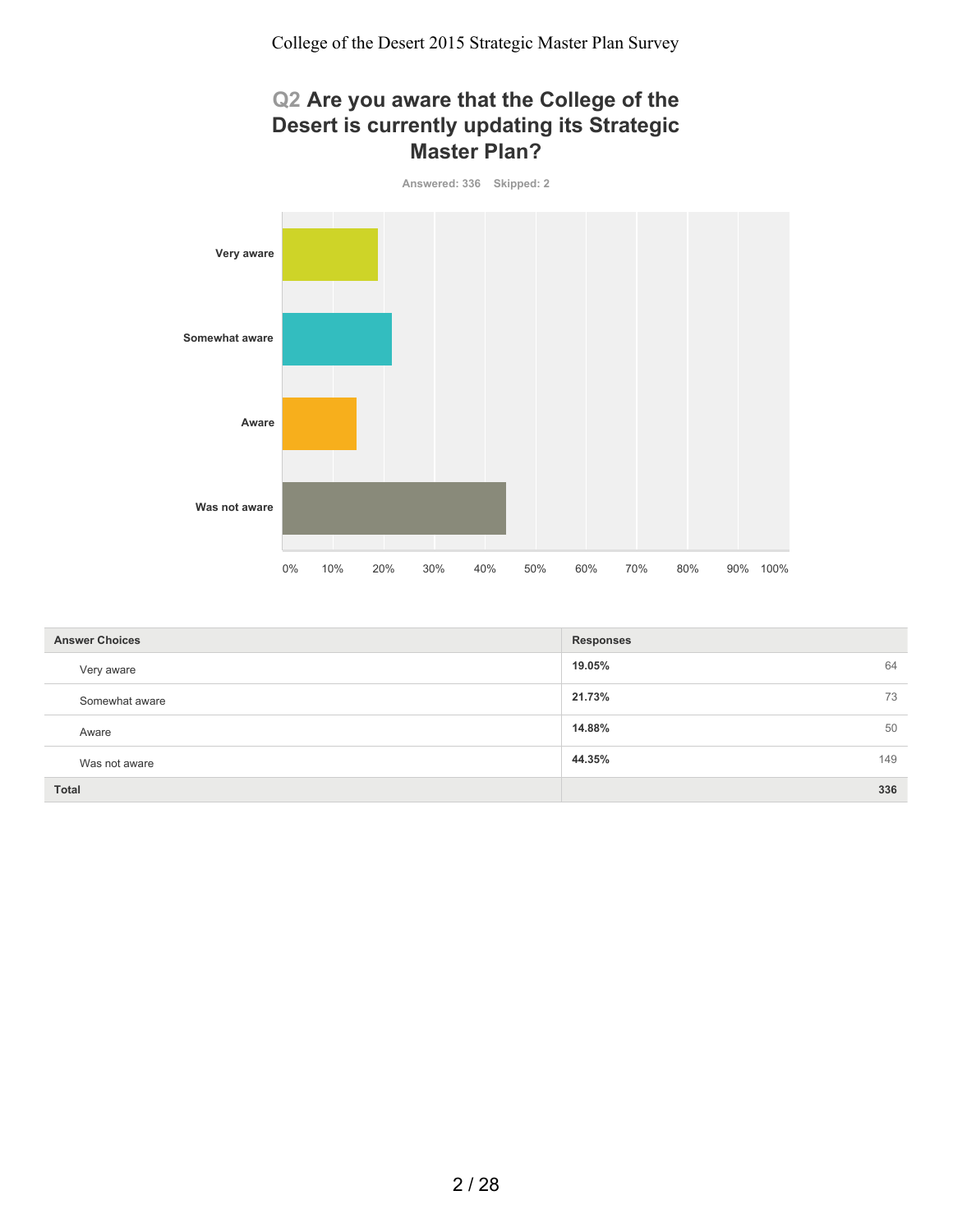# **Q3 How did you learn about the College of the Desert strategic master planning process?**

**Answered: 293 Skipped: 45**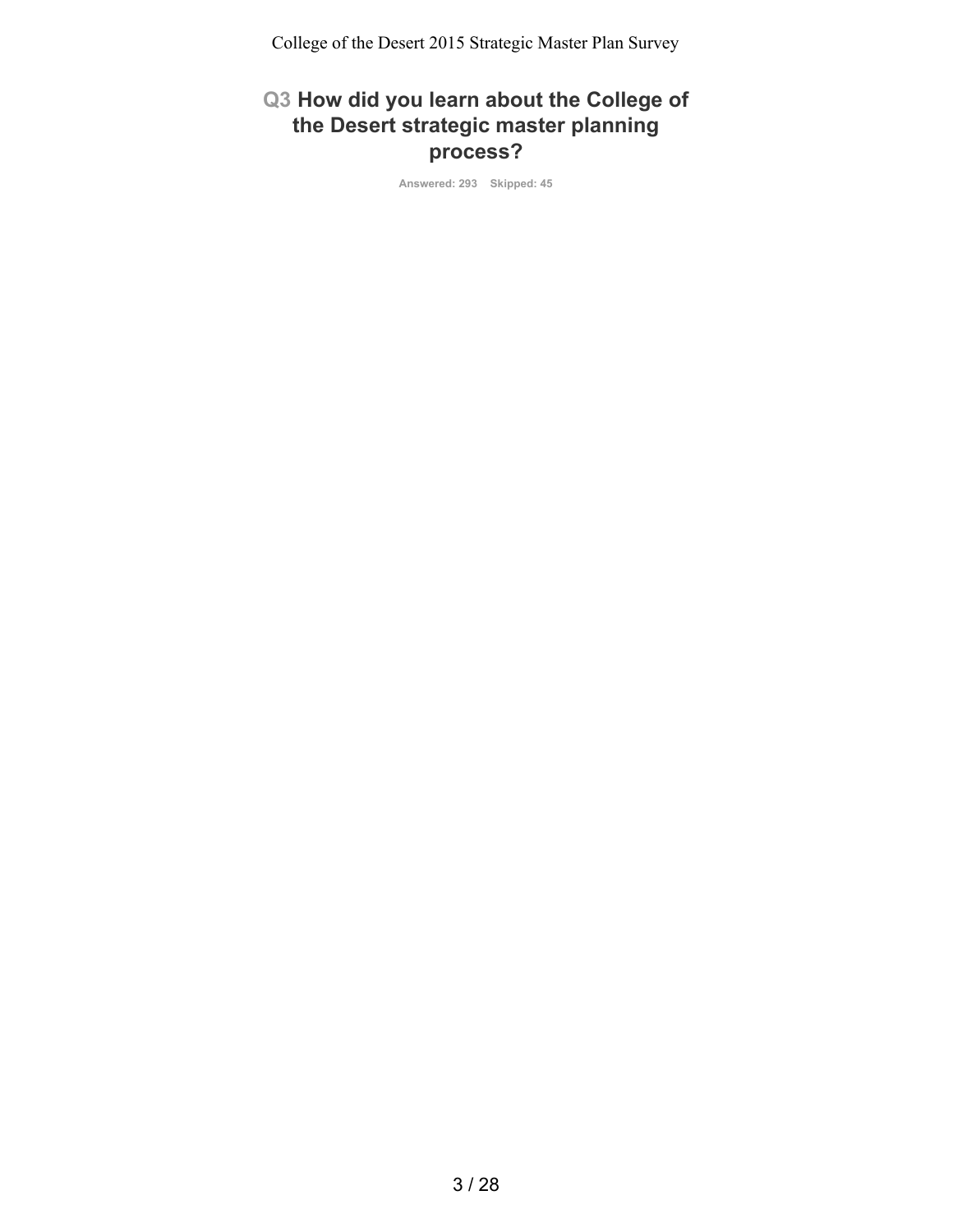#### **Q4 Overall, how do you think the College is doing at meeting the needs of the local community?**



| <b>Answer Choices</b> | <b>Responses</b> |
|-----------------------|------------------|
| Excellent             | 21.56%<br>72     |
| Satisfactory          | 173<br>51.80%    |
| Poor                  | 57<br>17.07%     |
| Don't know            | 32<br>9.58%      |
| Total                 | 334              |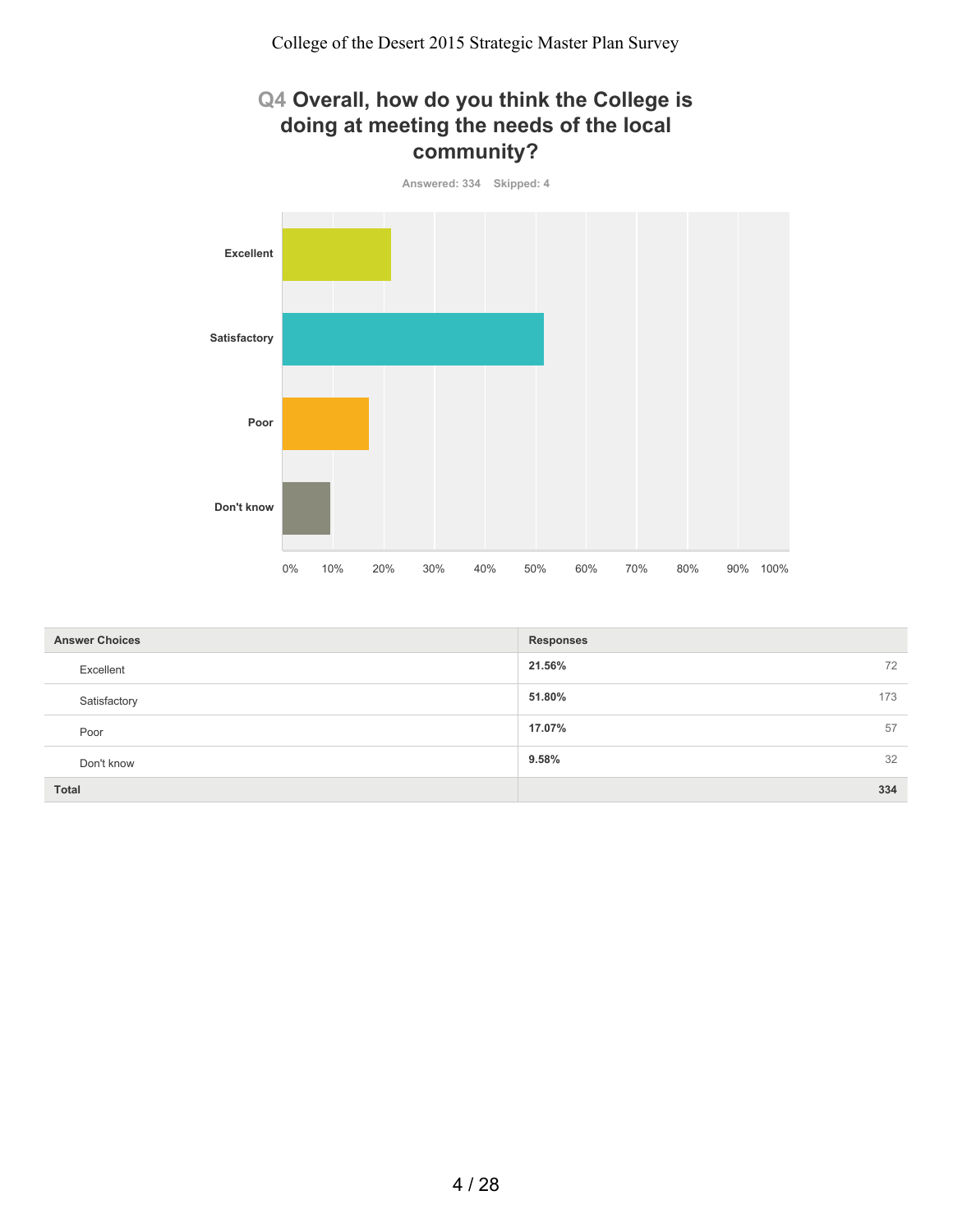## **Q5 Please rate the College's effectiveness in the past five years in meeting the needs of the local community.**



| <b>Answer Choices</b> | <b>Responses</b> |
|-----------------------|------------------|
| Improved              | 42.77%<br>142    |
| About the same        | 93<br>28.01%     |
| Has declined          | 40<br>12.05%     |
| Don't know            | 17.17%<br>57     |
| <b>Total</b>          | 332              |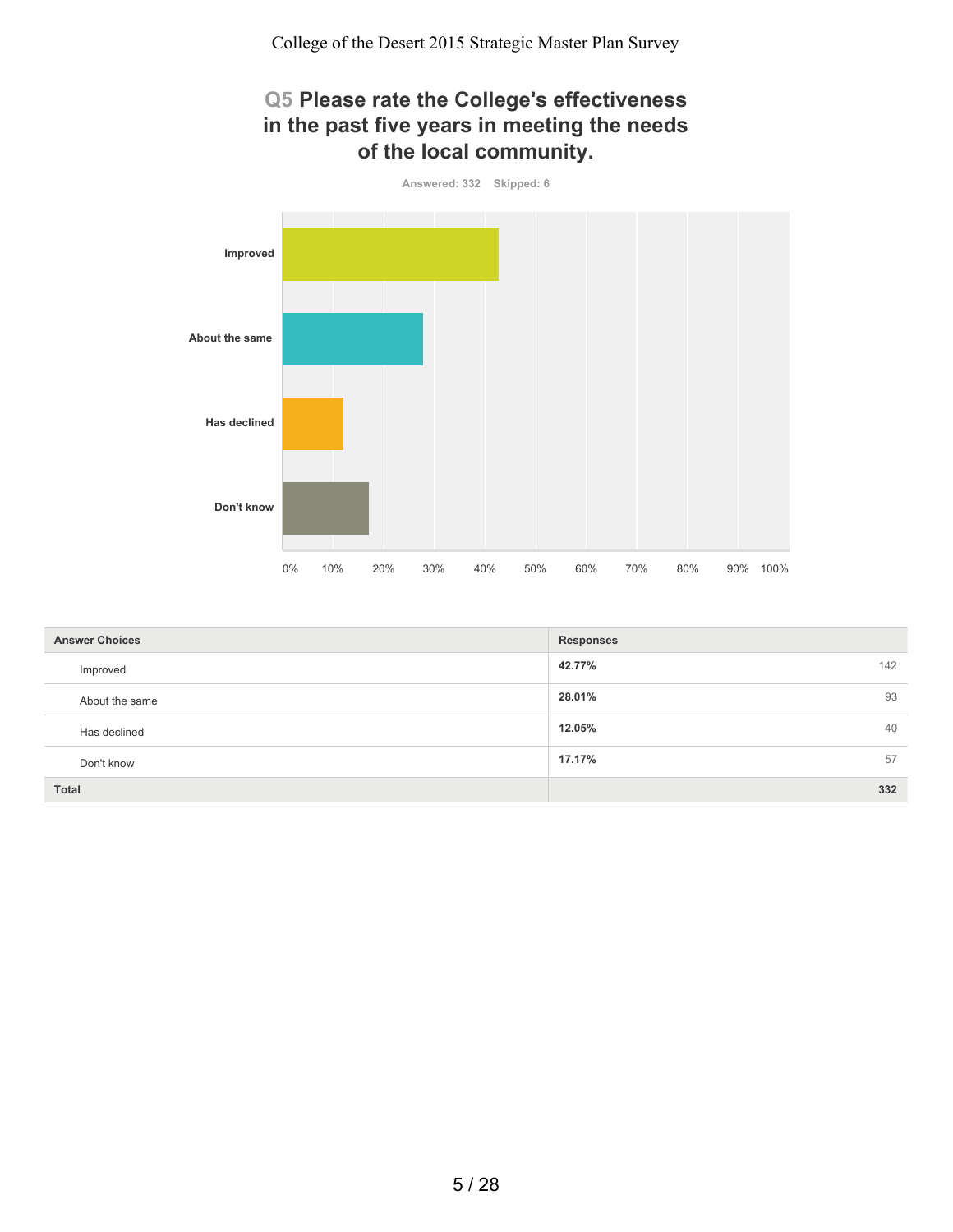

|                                                                                                                | <b>Yes</b> | <b>No</b> | <b>Total</b> |
|----------------------------------------------------------------------------------------------------------------|------------|-----------|--------------|
| Have you visited the COD Website?                                                                              | 96.42%     | 3.58%     |              |
|                                                                                                                | 323        | 12        | 335          |
| Are you aware that information regarding the strategic master planning process is available on the COD Portal? | 43.28%     | 56.72%    |              |
|                                                                                                                | 145        | 190       | 335          |
| Do you receive special publications about COD programs?                                                        | 41.32%     | 58.68%    |              |
|                                                                                                                | 138        | 196       | 334          |
|                                                                                                                |            |           |              |
| Do you receive electronic information about COD classes, programs or services?                                 | 72.12%     | 27.88%    |              |
|                                                                                                                | 238        | 92        | 330          |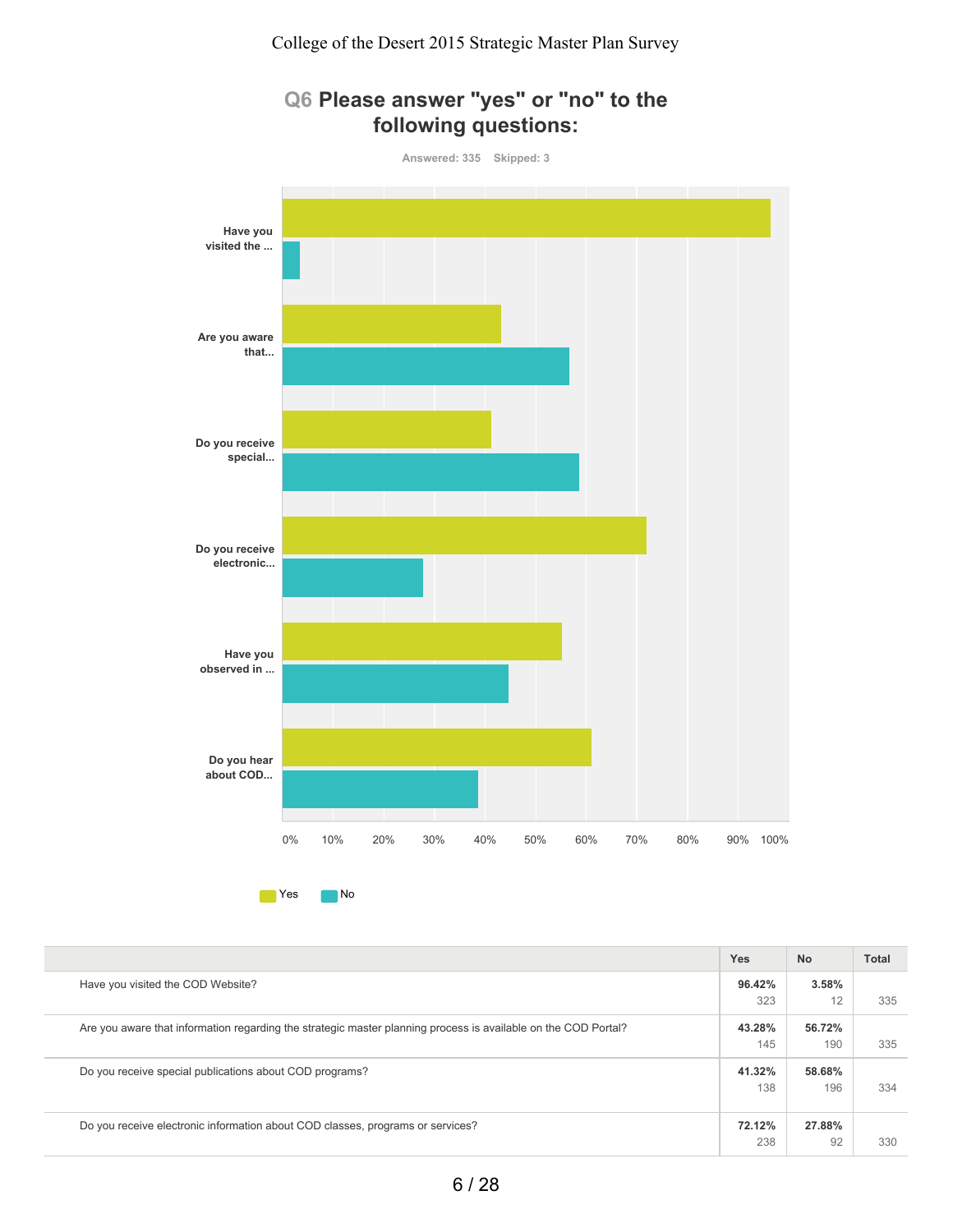| Have you observed in the past year, stories about COD in the local newspaper or television? | 55.39%        | 44.61%        |     |
|---------------------------------------------------------------------------------------------|---------------|---------------|-----|
|                                                                                             | 185           | 149           | 334 |
| Do you hear about COD primarily by word of mouth?                                           | 61.09%<br>201 | 38.91%<br>128 | 329 |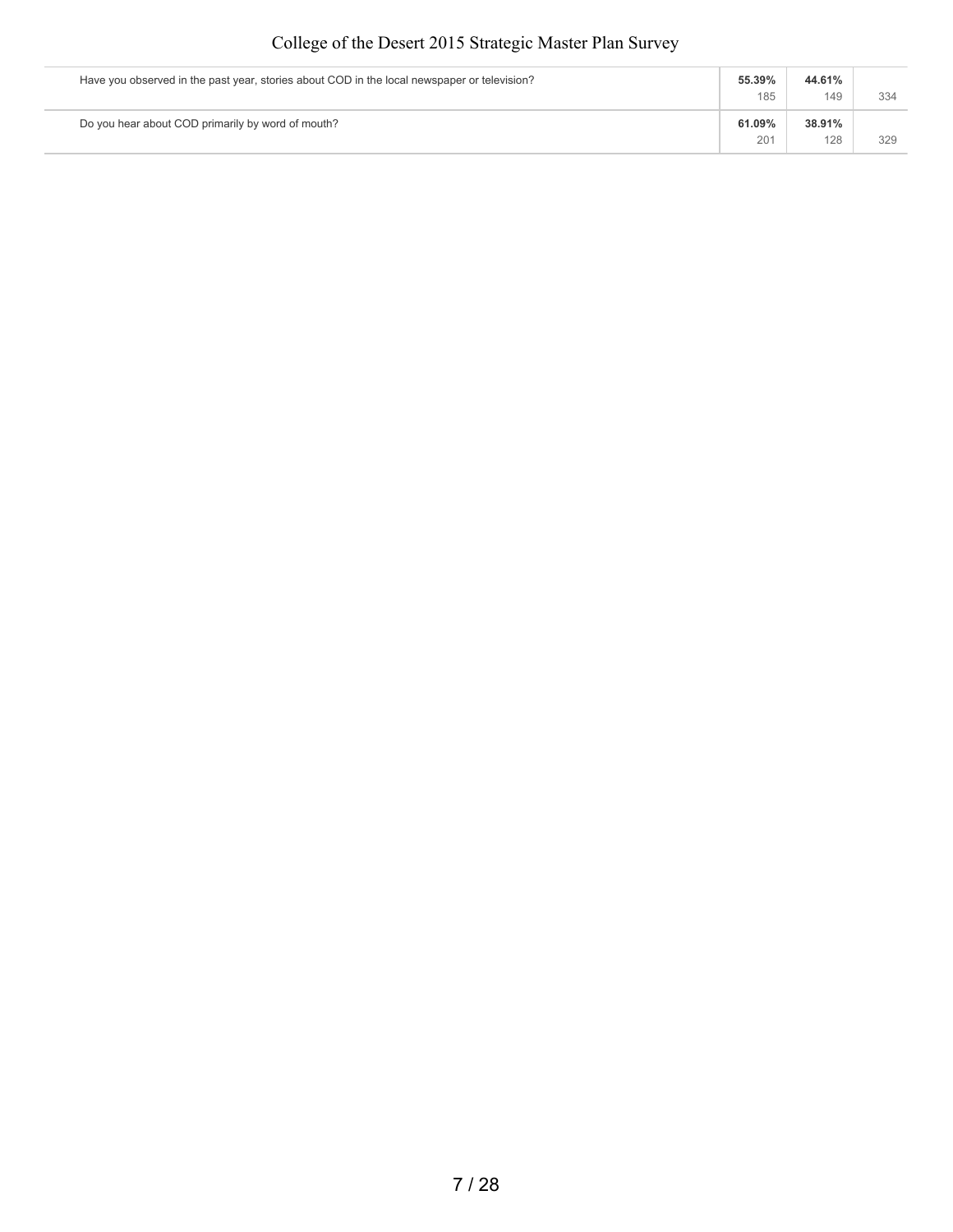# **Q7 Please rate the following methods for reaching you with information about the College of the Desert.**

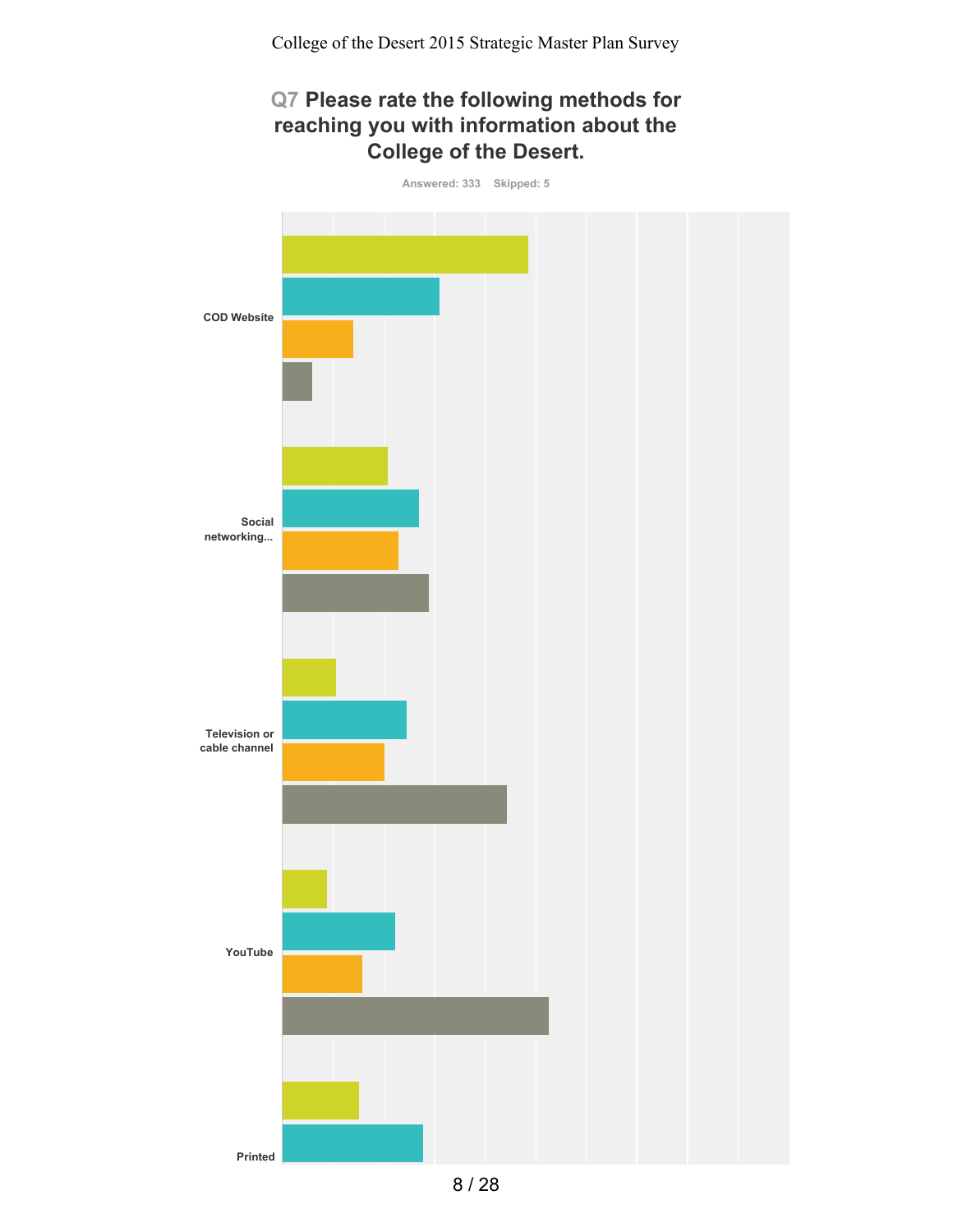



|                                                     | <b>Most Effective</b> | <b>Somewhat Effective</b> | <b>Effective</b> | <b>Not Effective</b> | <b>Total</b> |
|-----------------------------------------------------|-----------------------|---------------------------|------------------|----------------------|--------------|
| <b>COD Website</b>                                  | 48.64%                | 31.12%                    | 14.20%           | 6.04%                |              |
|                                                     | 161                   | 103                       | 47               | 20                   | 331          |
| Social networking sites (i.e., Facebook or Twitter) | 20.80%                | 27.22%                    | 22.94%           | 29.05%               |              |
|                                                     | 68                    | 89                        | 75               | 95                   | 327          |
|                                                     |                       |                           |                  |                      |              |
| Television or cable channel                         | 10.74%                | 24.54%                    | 20.25%           | 44.48%               |              |
|                                                     | 35                    | 80                        | 66               | 145                  | 326          |
| YouTube                                             | 9.03%                 | 22.43%                    | 15.89%           | 52.65%               |              |
|                                                     | 29                    | 72                        | 51               | 169                  | 321          |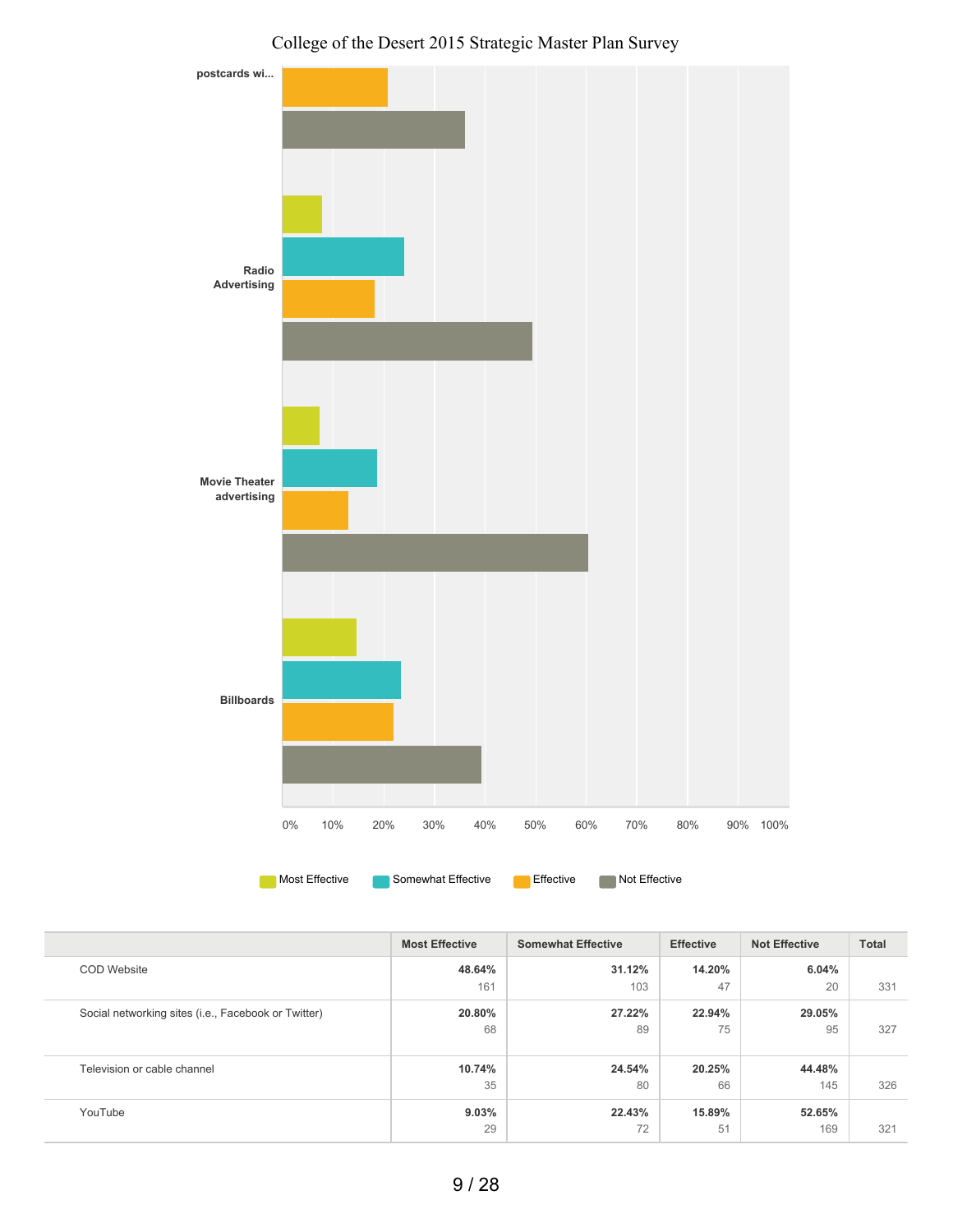| Printed postcards with information listed | 15.22% | 27.95% | 20.81% | 36.02% |     |
|-------------------------------------------|--------|--------|--------|--------|-----|
|                                           | 49     | 90     | 67     | 116    | 322 |
| Radio Advertising                         | 7.98%  | 24.23% | 18.40% | 49.39% |     |
|                                           | 26     | 79     | 60     | 161    | 326 |
| Movie Theater advertising                 | 7.50%  | 18.75% | 13.13% | 60.62% |     |
|                                           | 24     | 60     | 42     | 194    | 320 |
| Billboards                                | 14.91% | 23.60% | 22.05% | 39.44% |     |
|                                           | 48     | 76     | 71     | 127    | 322 |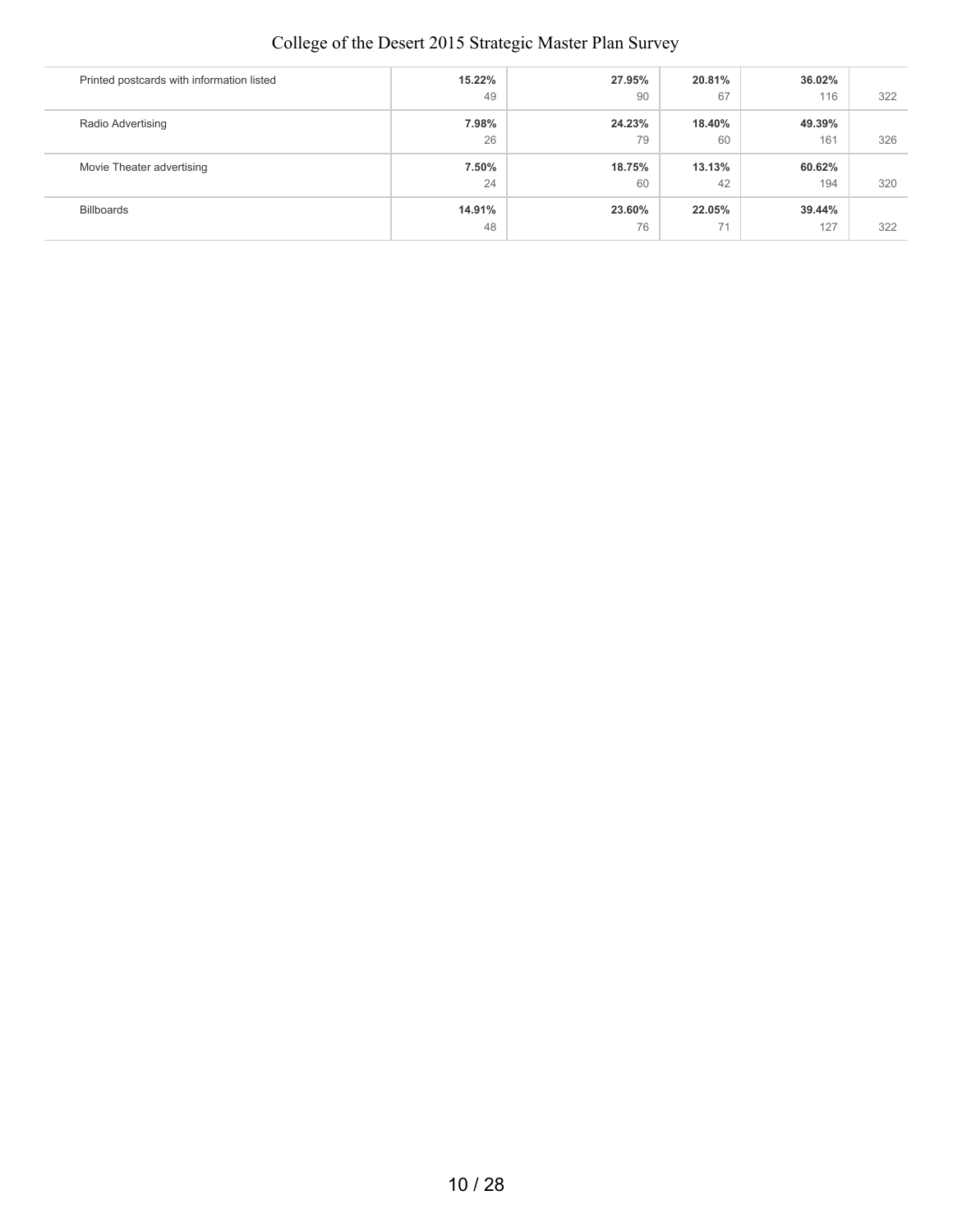# **Q8 Please rate each of the following areas at the College of the Desert.**

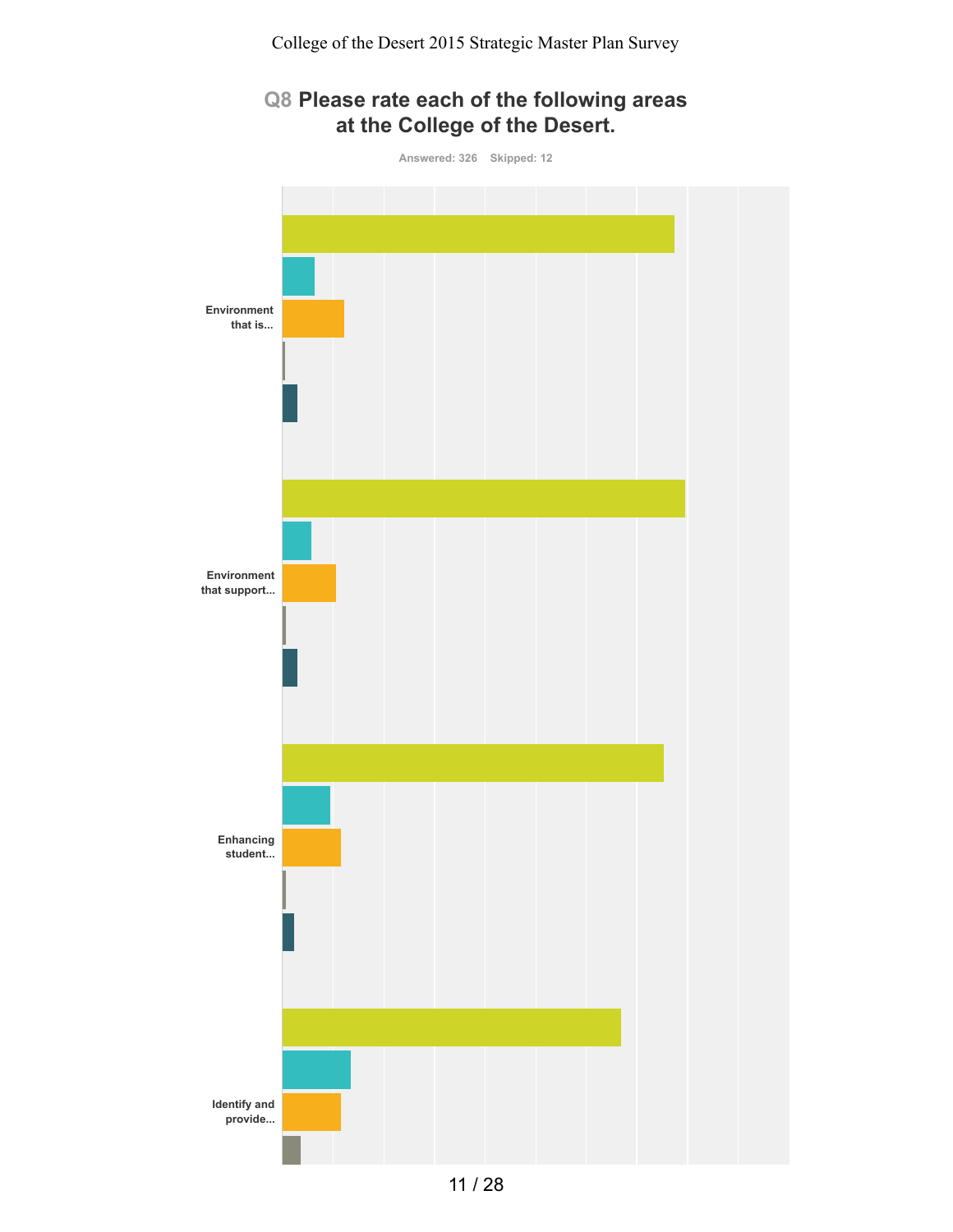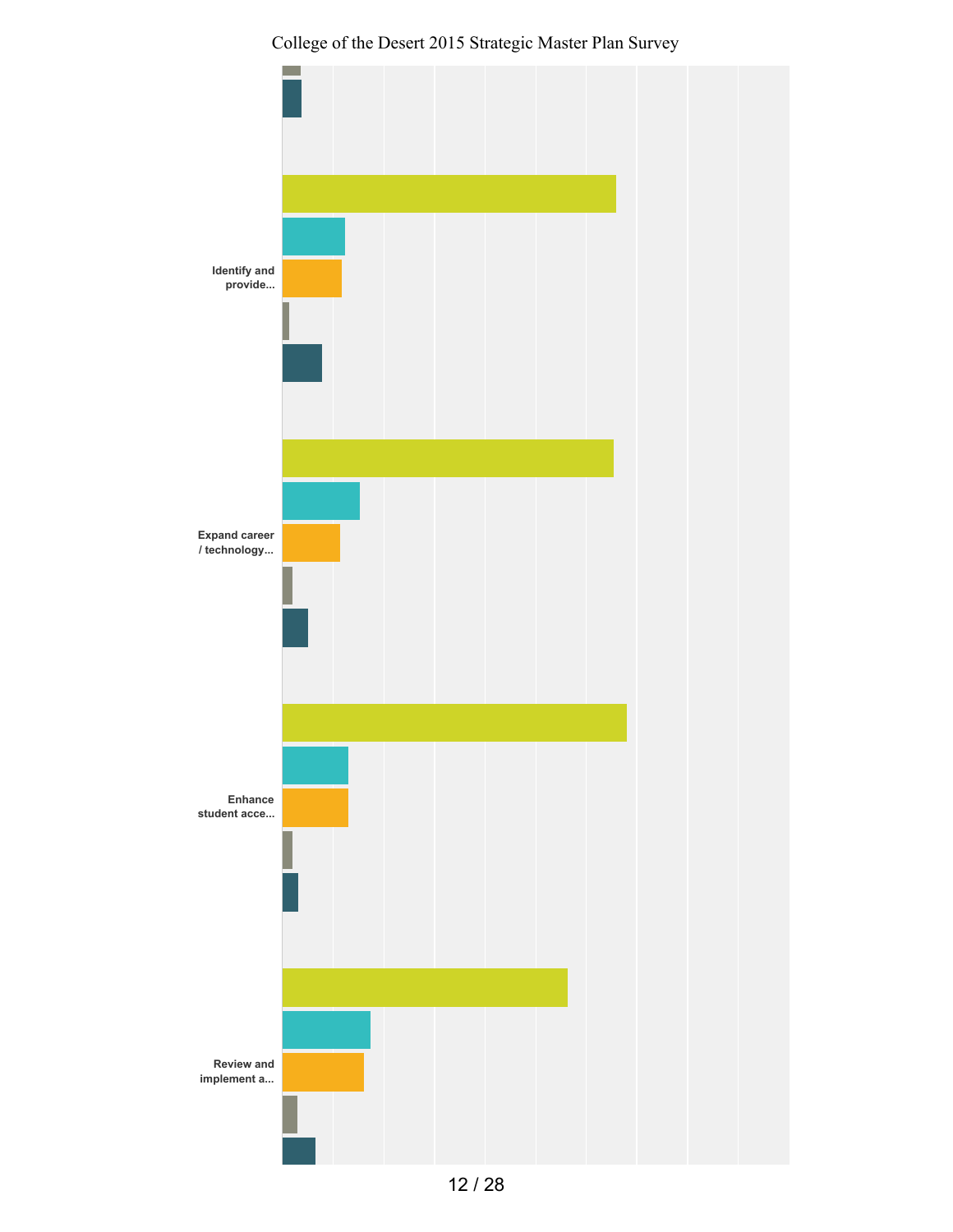College of the Desert 2015 Strategic Master Plan Survey



|                                                                        | Very<br>Important | Somewhat<br>Important | Important    | <b>Not</b><br>Important | Don"t<br>Know | <b>Total</b> |
|------------------------------------------------------------------------|-------------------|-----------------------|--------------|-------------------------|---------------|--------------|
| Environment that is conducive to student learning                      | 77.54%<br>252     | 6.46%<br>21           | 12.31%<br>40 | 0.62%<br>$\overline{2}$ | 3.08%<br>10   | 325          |
| Environment that supports quality teaching and instruction             | 79.45%<br>259     | 5.83%<br>19           | 10.74%<br>35 | 0.92%<br>3              | 3.07%<br>10   | 326          |
| Enhancing student educational performance                              | 75.38%<br>245     | 9.54%<br>31           | 11.69%<br>38 | 0.92%<br>3              | 2.46%<br>8    | 325          |
| Identify and provide appropriate support for underprepared<br>students | 67.08%<br>218     | 13.54%<br>44          | 11.69%<br>38 | 3.69%<br>12             | 4.00%<br>13   | 325          |
| Identify and provide appropriate support for transfer students         | 65.95%<br>215     | 12.58%<br>41          | 11.96%<br>39 | 1.53%<br>5              | 7.98%<br>26   | 326          |
| Expand career / technology curriculum                                  | 65.63%<br>212     | 15.48%<br>50          | 11.46%<br>37 | 2.17%<br>7              | 5.26%<br>17   | 323          |
| Enhance student access to college facilities and services              | 68.00%<br>221     | 13.23%<br>43          | 13.23%<br>43 | 2.15%<br>7              | 3.38%<br>11   | 325          |
| Review and implement a college wide enrollment management<br>plan      | 56.31%<br>183     | 17.54%<br>57          | 16.31%<br>53 | 3.08%<br>10             | 6.77%<br>22   | 325          |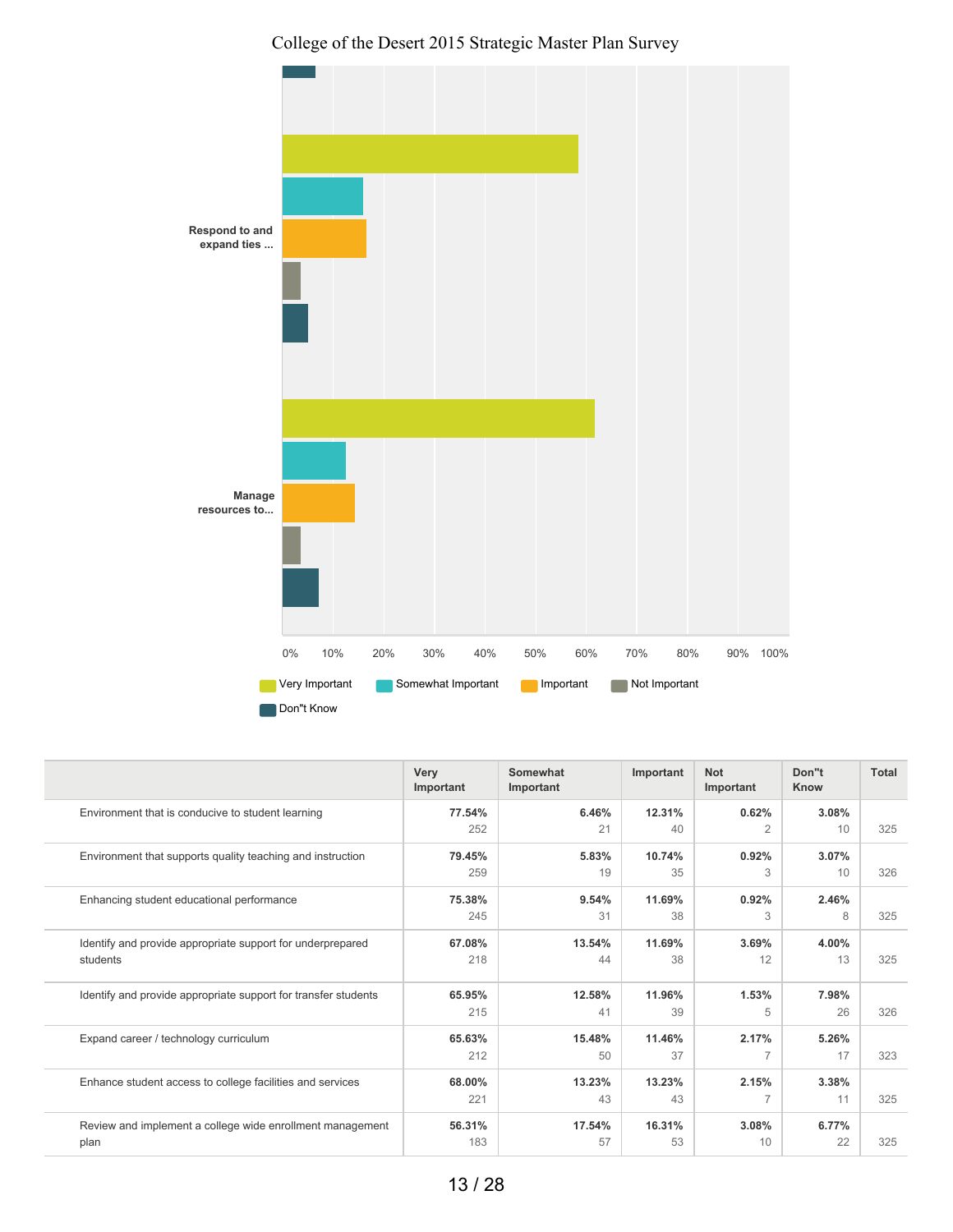| Respond to and expand ties to community needs           | 58.46% | 16.00% | 16.62% | 3.69%                 | 5.23% |     |
|---------------------------------------------------------|--------|--------|--------|-----------------------|-------|-----|
|                                                         | 190    | 52     | 54     | $\Lambda$ $\sim$<br>∼ |       | 325 |
| Manage resources to support institutional effectiveness | 61.73% | 12.65% | 14.51% | 3.70%                 | 7.41% |     |
|                                                         | 200    | 41     | 47     | $\Lambda$             | 24    | 324 |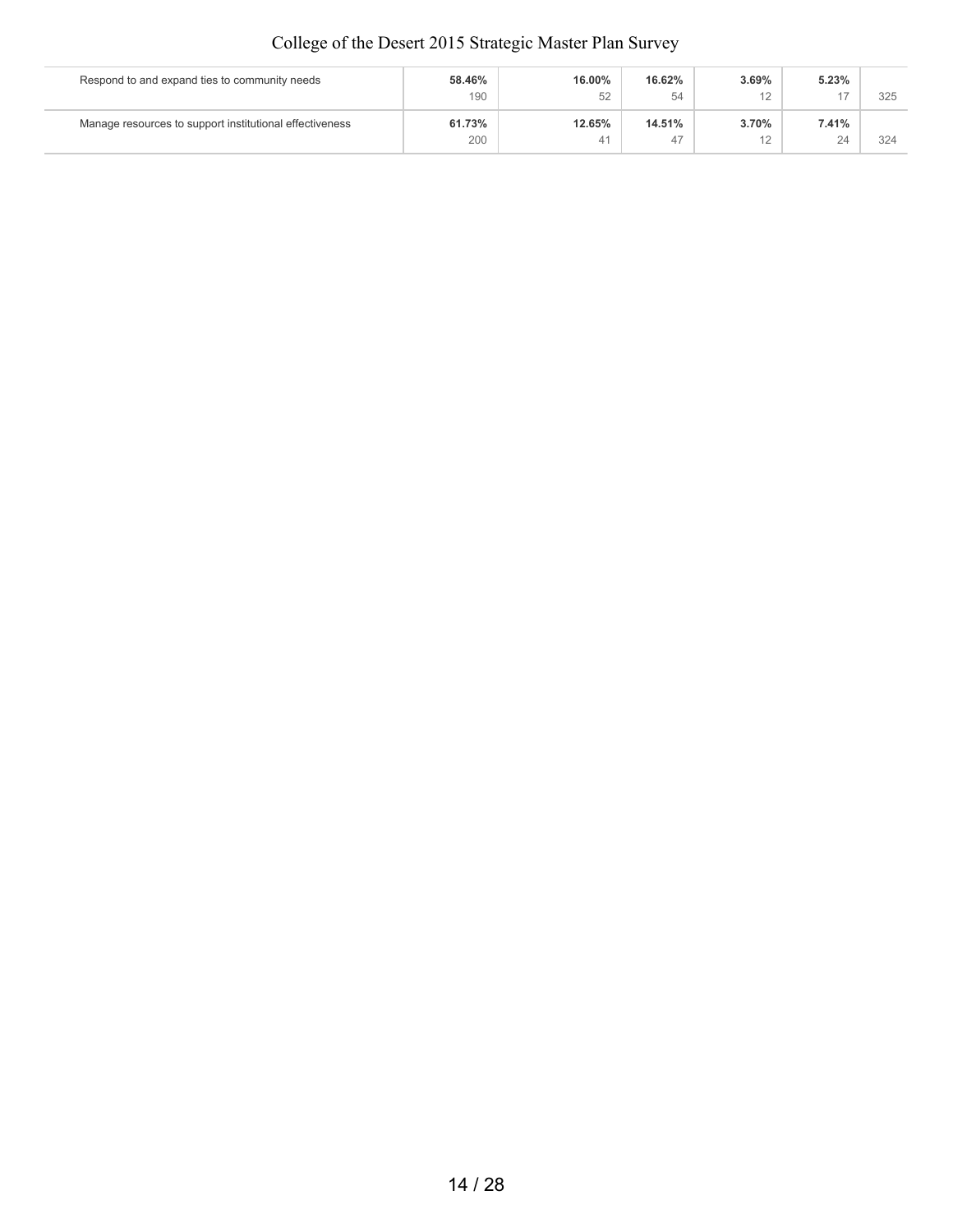#### **Q9 The primary purpose of the College of the Desert is to meet the educational goals of its students and the community. Please rate each of these areas.**

**Answered: 328 Skipped: 10 Take college classes whil... Attain a GED / high school... Improve basic academic ski... Earn an Associate's...**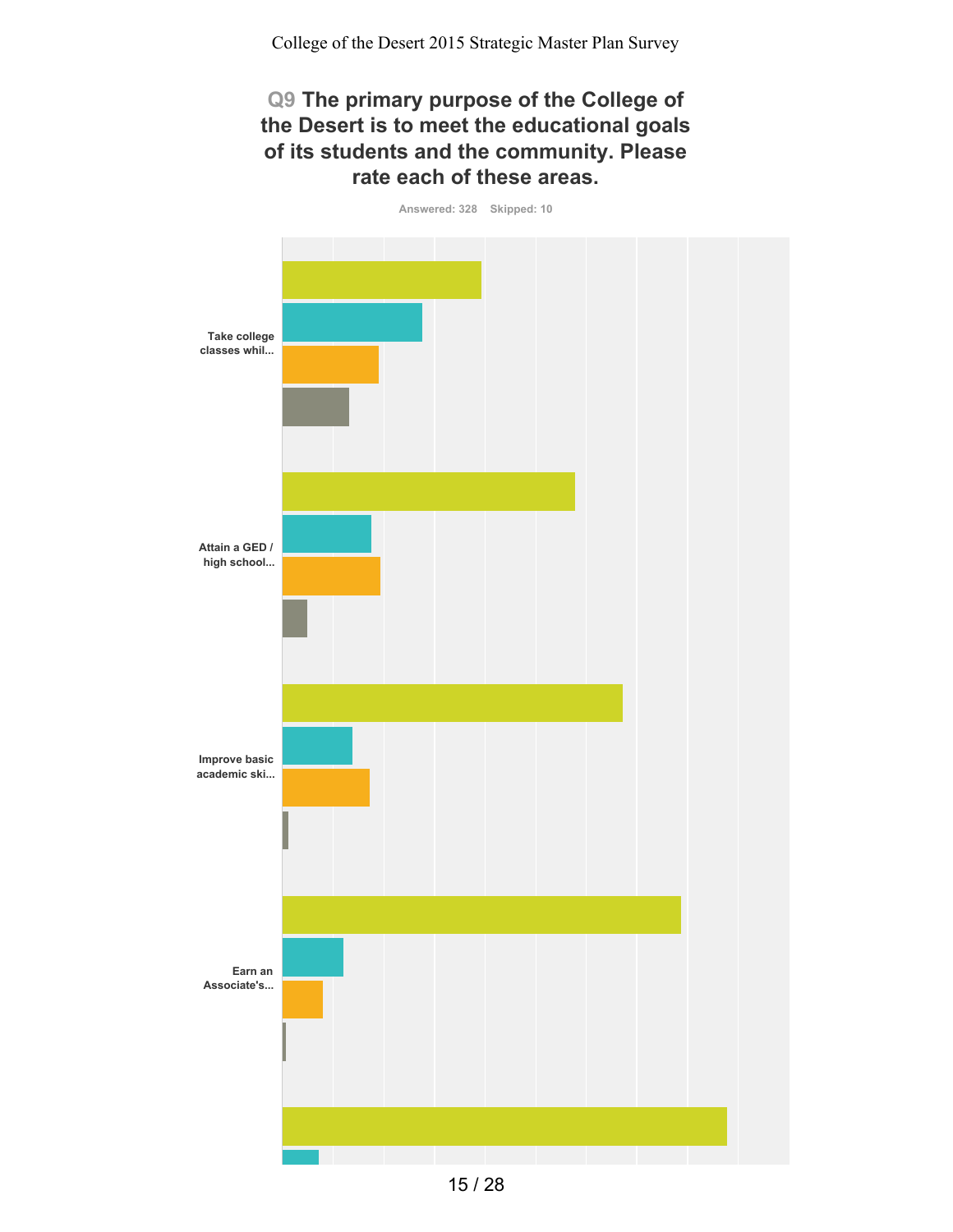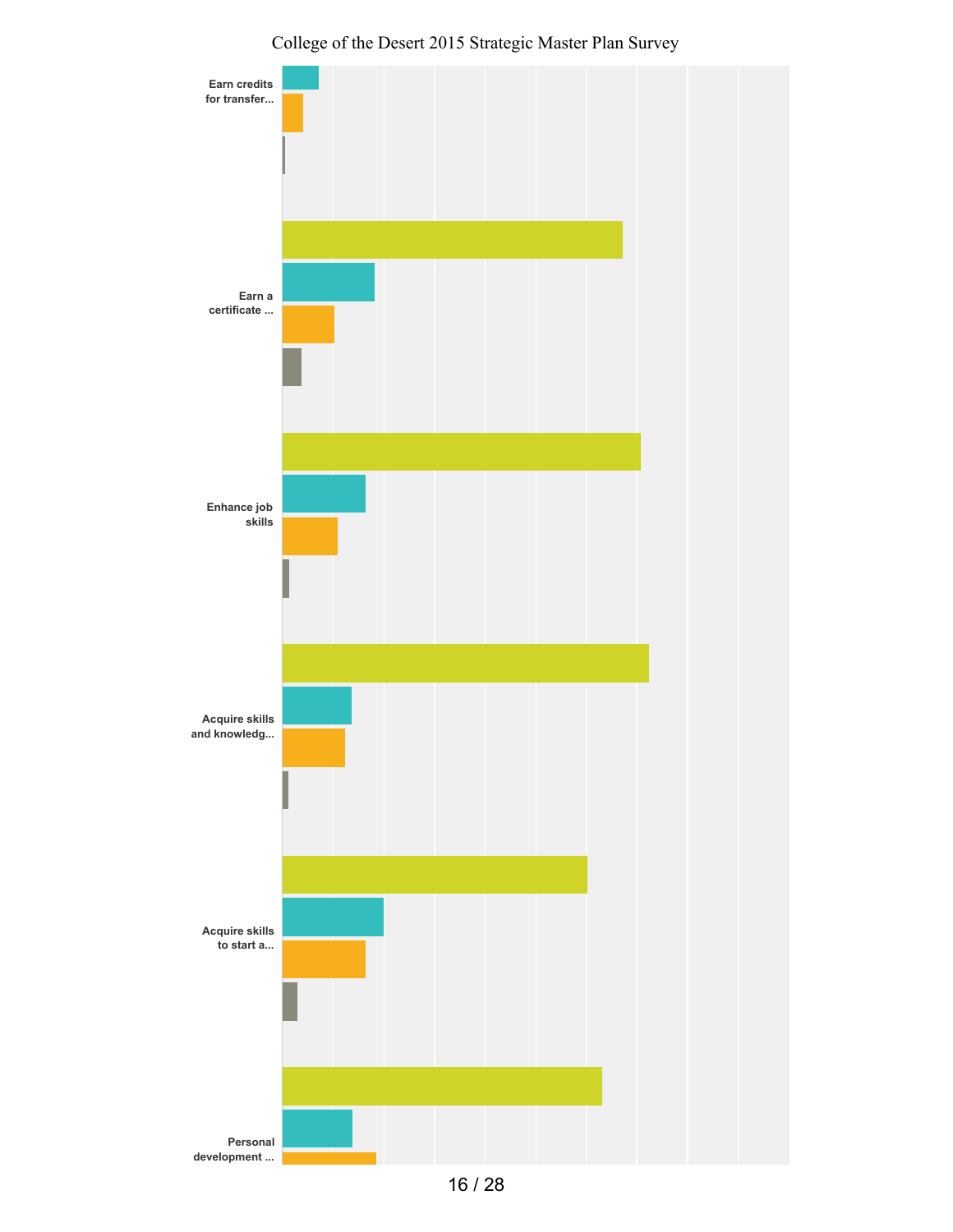

|                                                             | <b>Very Important</b> | <b>Somewhat Important</b> | Important    | <b>Not Important</b>    | <b>Total</b> |
|-------------------------------------------------------------|-----------------------|---------------------------|--------------|-------------------------|--------------|
| Take college classes while in high school                   | 39.45%<br>129         | 27.83%<br>91              | 19.27%<br>63 | 13.46%<br>44            | 327          |
| Attain a GED / high school diploma                          | 57.85%<br>188         | 17.85%<br>58              | 19.38%<br>63 | 4.92%<br>16             | 325          |
| Improve basic academic skills (reading, writing, math)      | 67.28%<br>220         | 14.07%<br>46              | 17.43%<br>57 | 1.22%<br>4              | 327          |
| Earn an Associate's Degree                                  | 78.66%<br>258         | 12.20%<br>40              | 8.23%<br>27  | 0.91%<br>3              | 328          |
| Earn credits for transfer to a 4-year college or university | 87.80%<br>288         | 7.32%<br>24               | 4.27%<br>14  | 0.61%<br>$\overline{2}$ | 328          |
| Earn a certificate in a career technology program           | 67.18%<br>219         | 18.40%<br>60              | 10.43%<br>34 | 3.99%<br>13             | 326          |
| Enhance job skills                                          | 70.86%<br>231         | 16.56%<br>54              | 11.04%<br>36 | 1.53%<br>5              | 326          |
| Acquire skills and knowledge to change careers              | 72.48%<br>237         | 13.76%<br>45              | 12.54%<br>41 | 1.22%<br>4              | 327          |
| Acquire skills to start a business                          | 60.43%<br>197         | 19.94%<br>65              | 16.56%<br>54 | 3.07%<br>10             | 326          |
| Personal development and enrichment                         | 63.30%<br>207         | 14.07%<br>46              | 18.65%<br>61 | 3.98%<br>13             | 327          |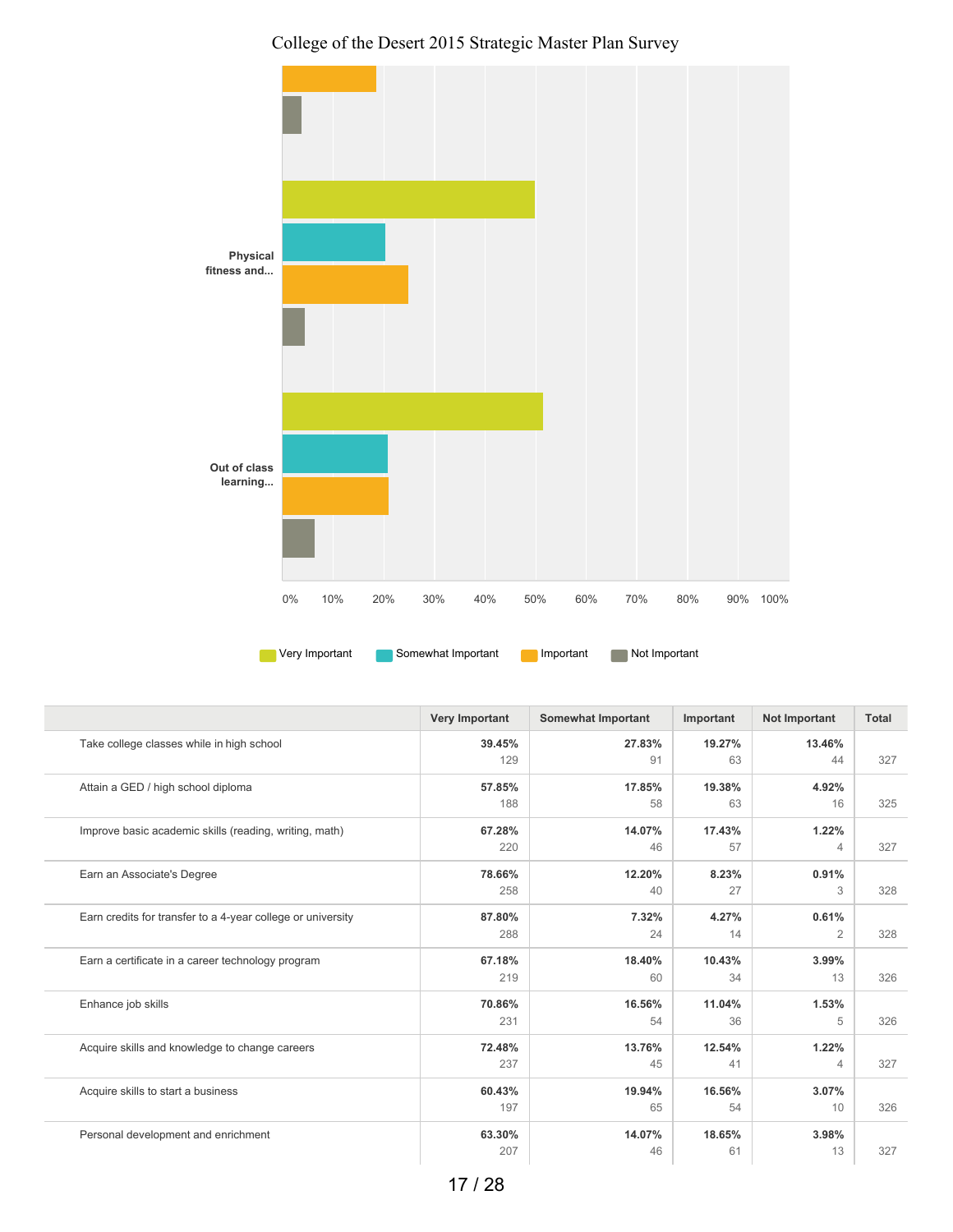| Physical fitness and well being                                  | 50.00% | 20.37% | 25.00% | 4.63% |     |
|------------------------------------------------------------------|--------|--------|--------|-------|-----|
|                                                                  | 162    | 66     | 81     | 15    | 324 |
| Out of class learning opportunities (i.e., clubs, organizations) | 51.53% | 20.86% | 21.17% | 6.44% |     |
|                                                                  | 168    | 68     | 69     | 21    | 326 |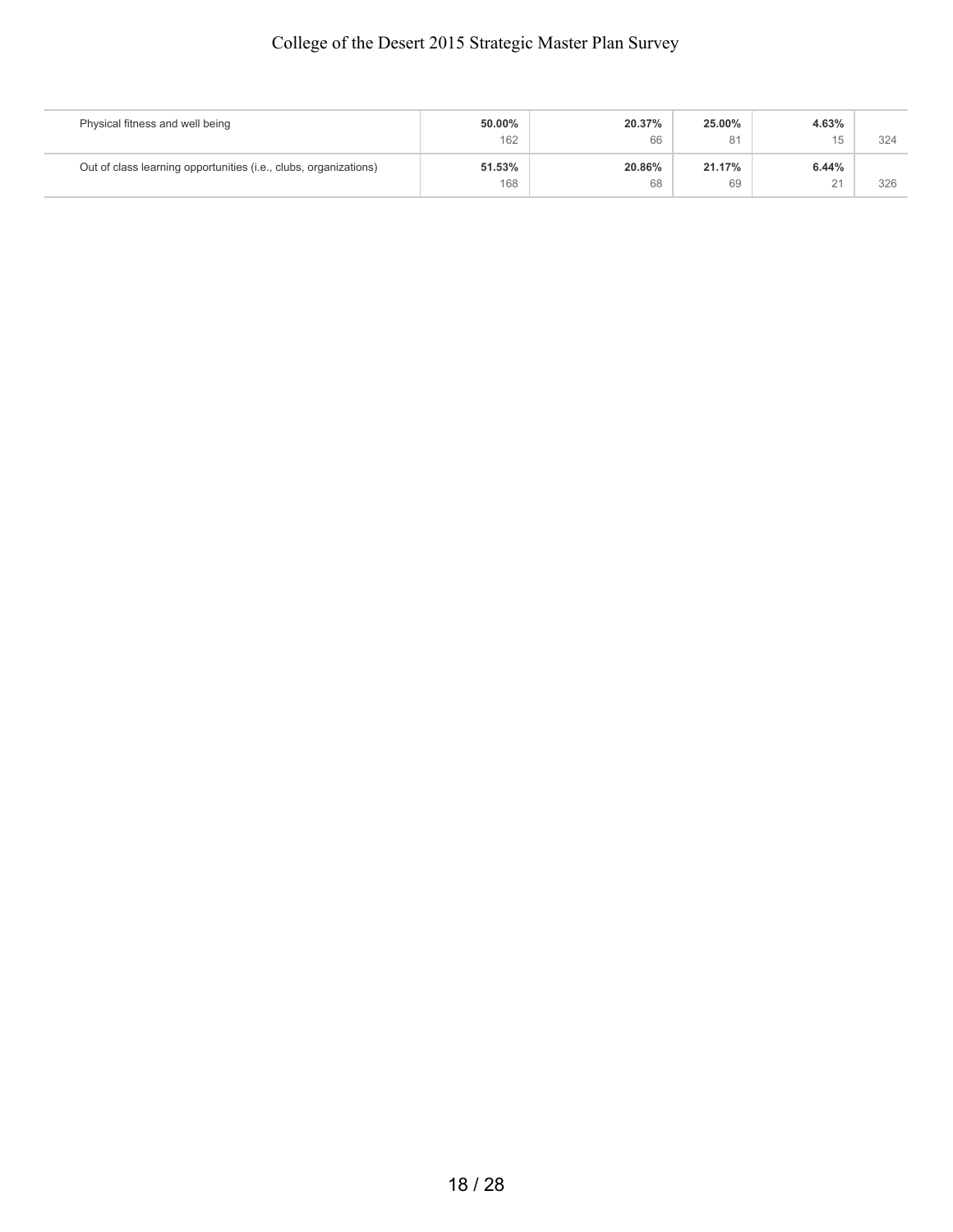## **Q10 What do you consider important in helping students achieve their educational goals?**



<sup>19</sup> / 28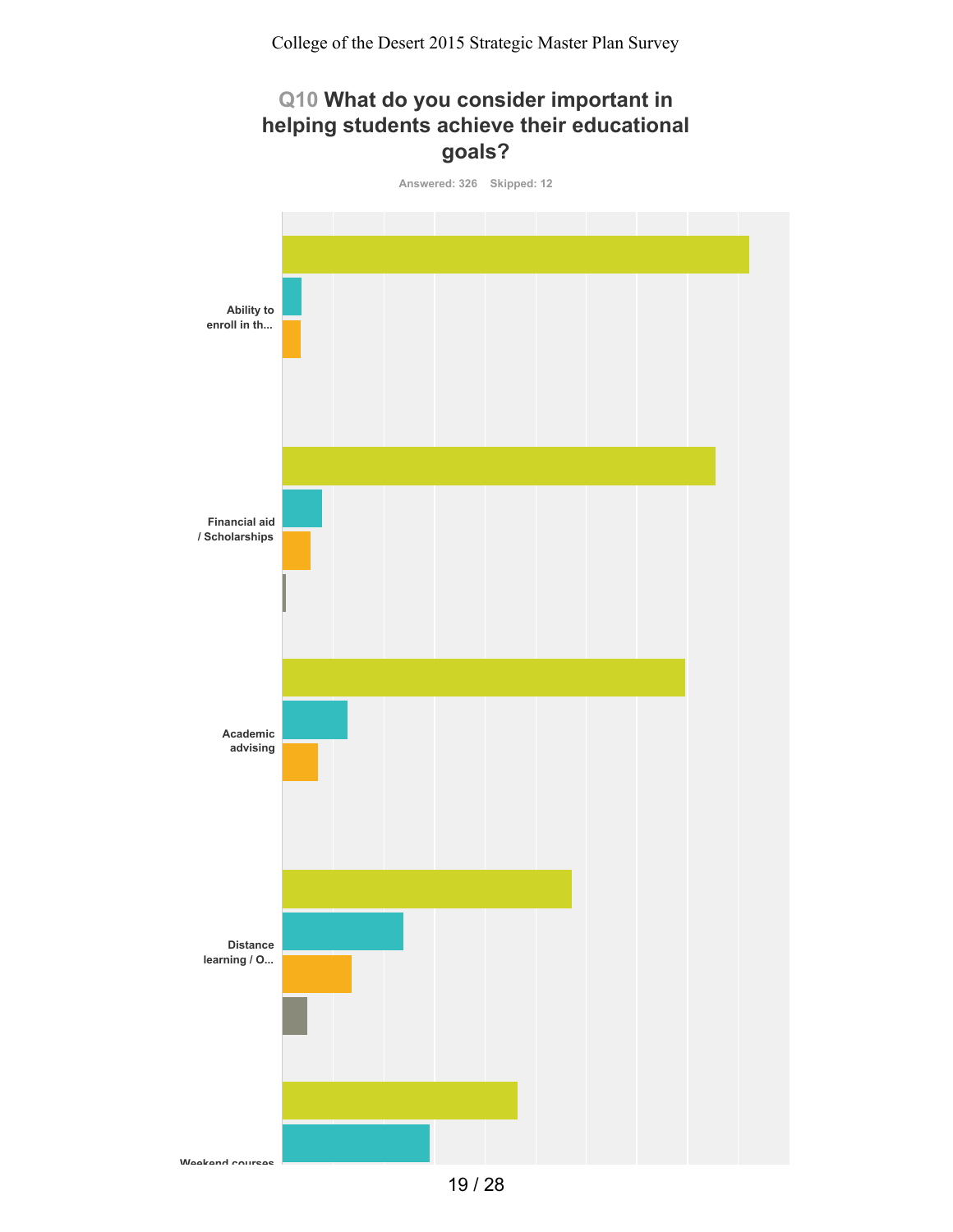

College of the Desert 2015 Strategic Master Plan Survey

20 / 28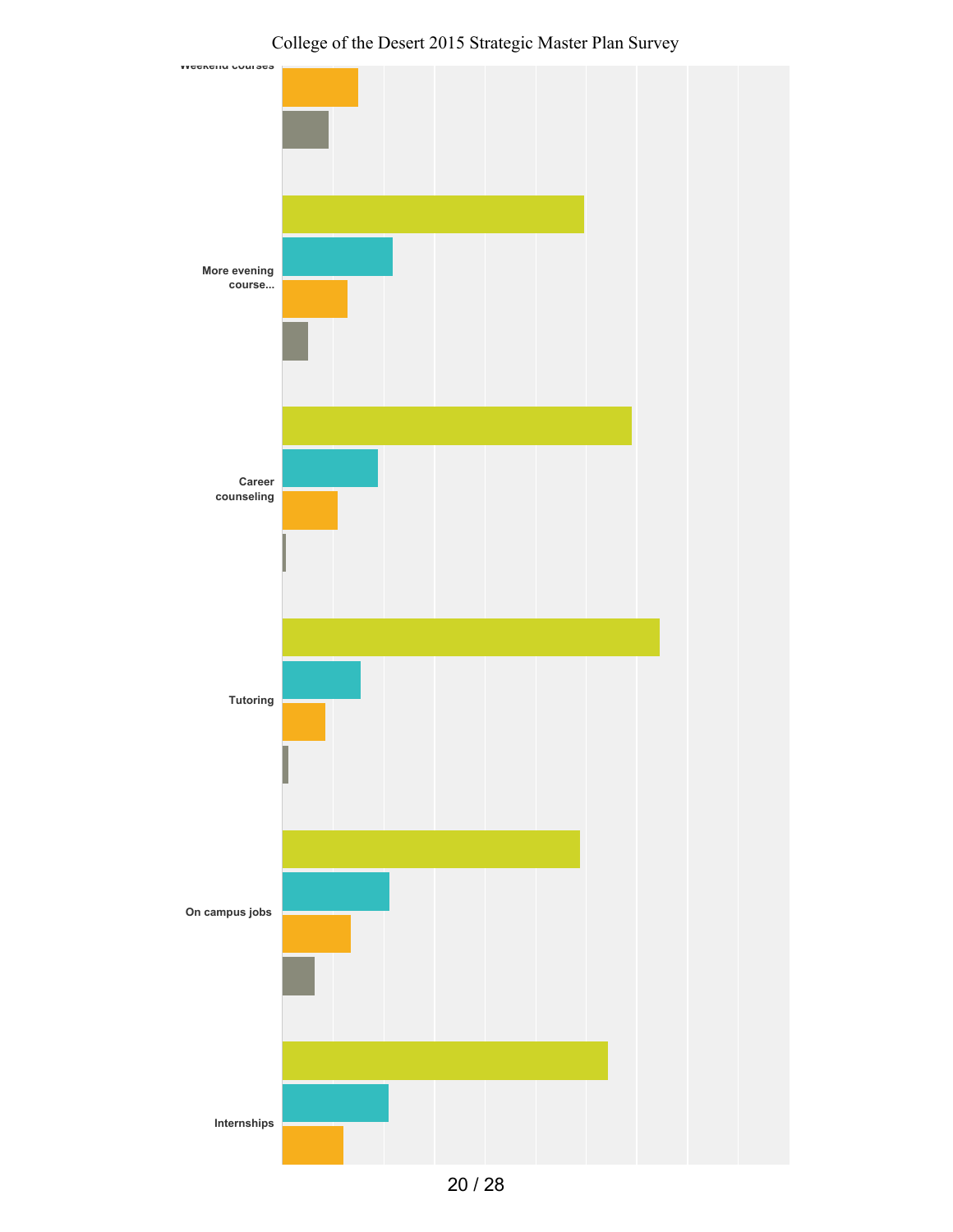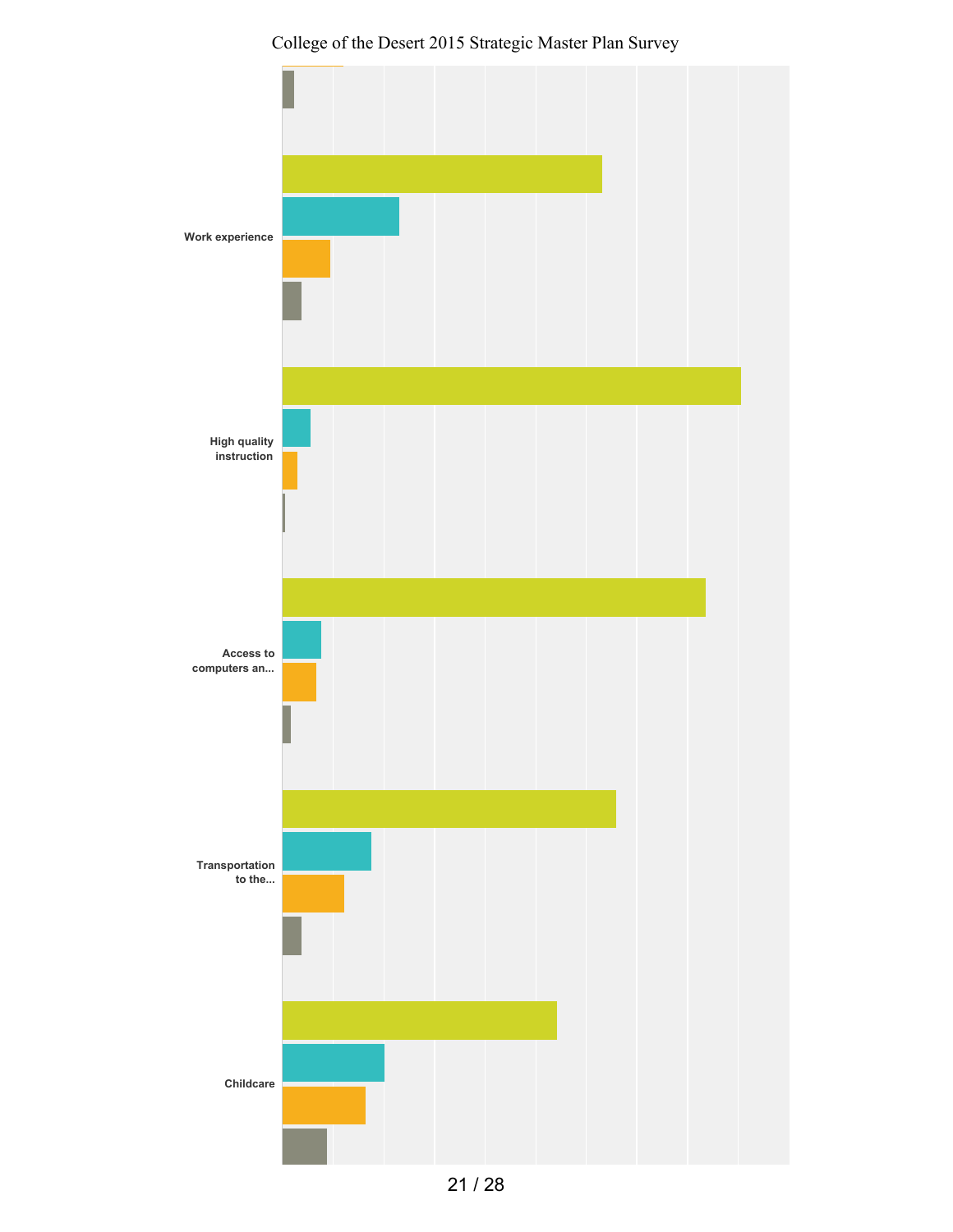College of the Desert 2015 Strategic Master Plan Survey



|                                          | <b>Very Important</b> | <b>Somewhat Important</b> | Important    | <b>Not Important</b>    | Total |
|------------------------------------------|-----------------------|---------------------------|--------------|-------------------------|-------|
| Ability to enroll in the classes I need  | 92.31%<br>300         | 4.00%<br>13               | 3.69%<br>12  | $0.00\%$<br>$\Omega$    | 325   |
| Financial aid / Scholarships             | 85.54%<br>278         | 8.00%<br>26               | 5.54%<br>18  | 0.92%<br>3              | 325   |
| Academic advising                        | 79.63%<br>258         | 12.96%<br>42              | 7.10%<br>23  | 0.31%<br>$\mathbf{1}$   | 324   |
| Distance learning / On line courses      | 57.23%<br>186         | 24.00%<br>78              | 13.85%<br>45 | 4.92%<br>16             | 325   |
| Weekend courses                          | 46.46%<br>151         | 29.23%<br>95              | 15.08%<br>49 | 9.23%<br>30             | 325   |
| More evening course offerings            | 59.75%<br>193         | 21.98%<br>71              | 13.00%<br>42 | 5.26%<br>17             | 323   |
| Career counseling                        | 69.02%<br>225         | 19.02%<br>62              | 11.04%<br>36 | 0.92%<br>3              | 326   |
| Tutoring                                 | 74.46%<br>242         | 15.69%<br>51              | 8.62%<br>28  | 1.23%<br>$\overline{4}$ | 325   |
| On campus jobs                           | 58.77%<br>191         | 21.23%<br>69              | 13.54%<br>44 | 6.46%<br>21             | 325   |
| Internships                              | 64.40%<br>208         | 21.05%<br>68              | 12.07%<br>39 | 2.48%<br>8              | 323   |
| Work experience                          | 63.16%<br>204         | 23.22%<br>75              | 9.60%<br>31  | 4.02%<br>13             | 323   |
| High quality instruction                 | 90.68%<br>292         | 5.59%<br>18               | 3.11%<br>10  | 0.62%<br>$\mathbf{2}$   | 322   |
| Access to computers and the internet     | 83.64%<br>271         | 7.72%<br>25               | 6.79%<br>22  | 1.85%<br>6              | 324   |
| Transportation to the college's campuses | 65.94%<br>213         | 17.65%<br>57              | 12.38%<br>40 | 4.02%<br>13             | 323   |
| Childcare                                | 54.35%<br>175         | 20.19%<br>65              | 16.46%<br>53 | 9.01%<br>29             | 322   |
| Student activities and campus life       | 50.63%<br>162         | 23.75%<br>76              | 16.88%<br>54 | 8.75%<br>28             | 320   |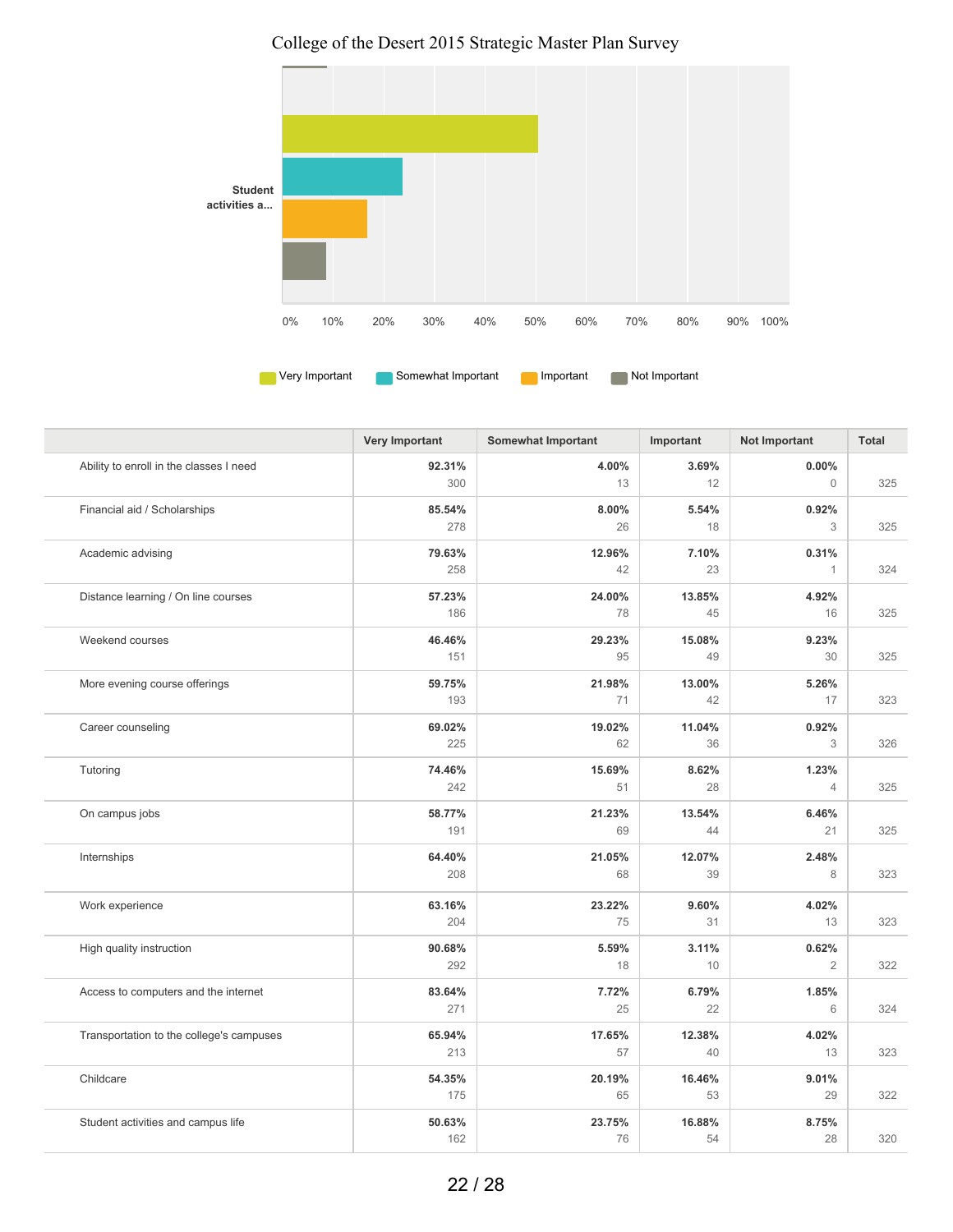#### **Q11 Do you have any general comments about what direction the College of the Desert should be strategically moving towards in the future?**

**Answered: 179 Skipped: 159**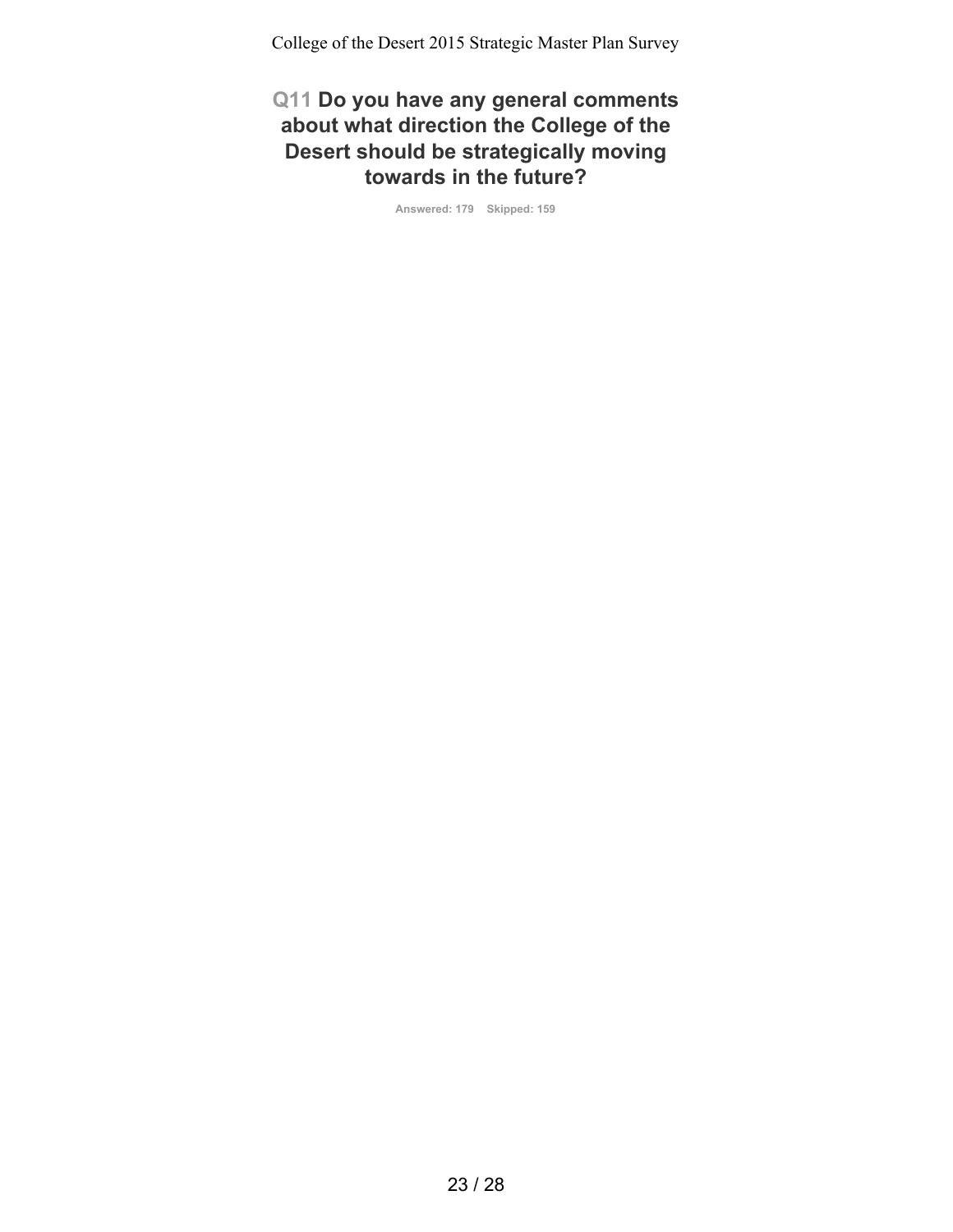# **Q12 Any questions or comments about the strategic master planning process taking place at the College of the Desert?**

**Answered: 129 Skipped: 209**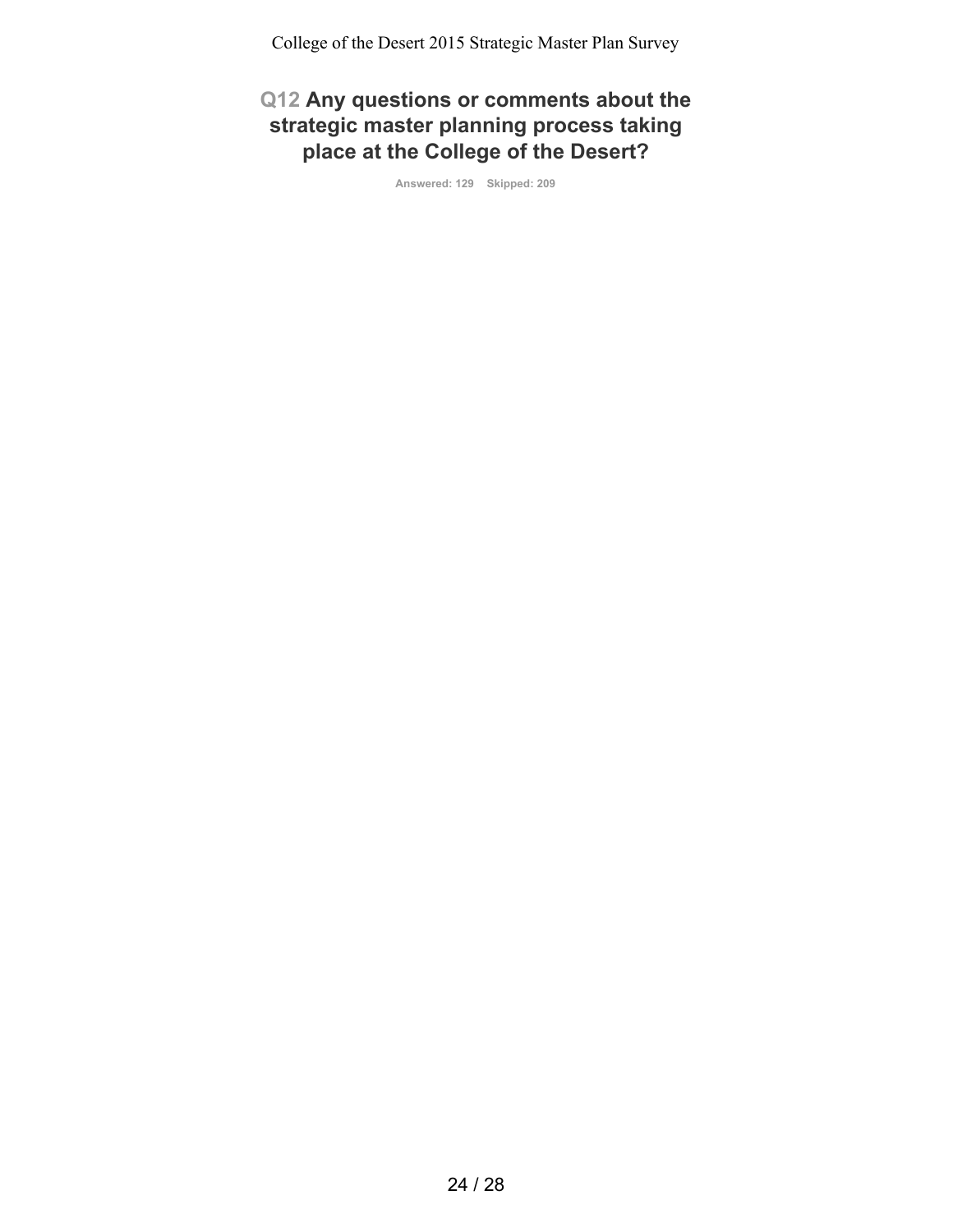## **Q13 As we grow and expand the Indio campus, what type of signature programs should be offered there?**

**Answered: 146 Skipped: 192**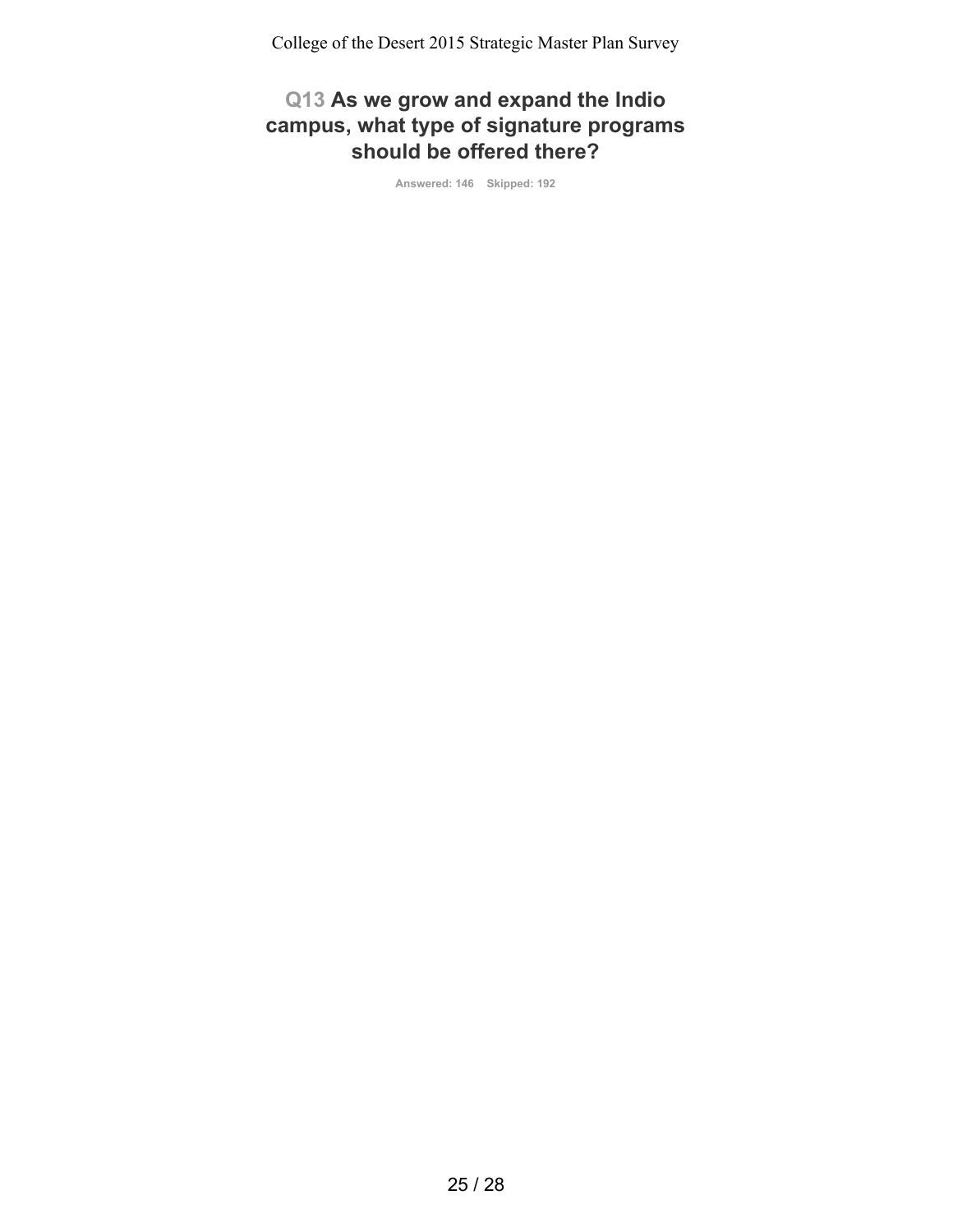**Q14 As we grow and expand the Mecca Thermal campus, what type of signature programs should be offered there?**

**Answered: 117 Skipped: 221**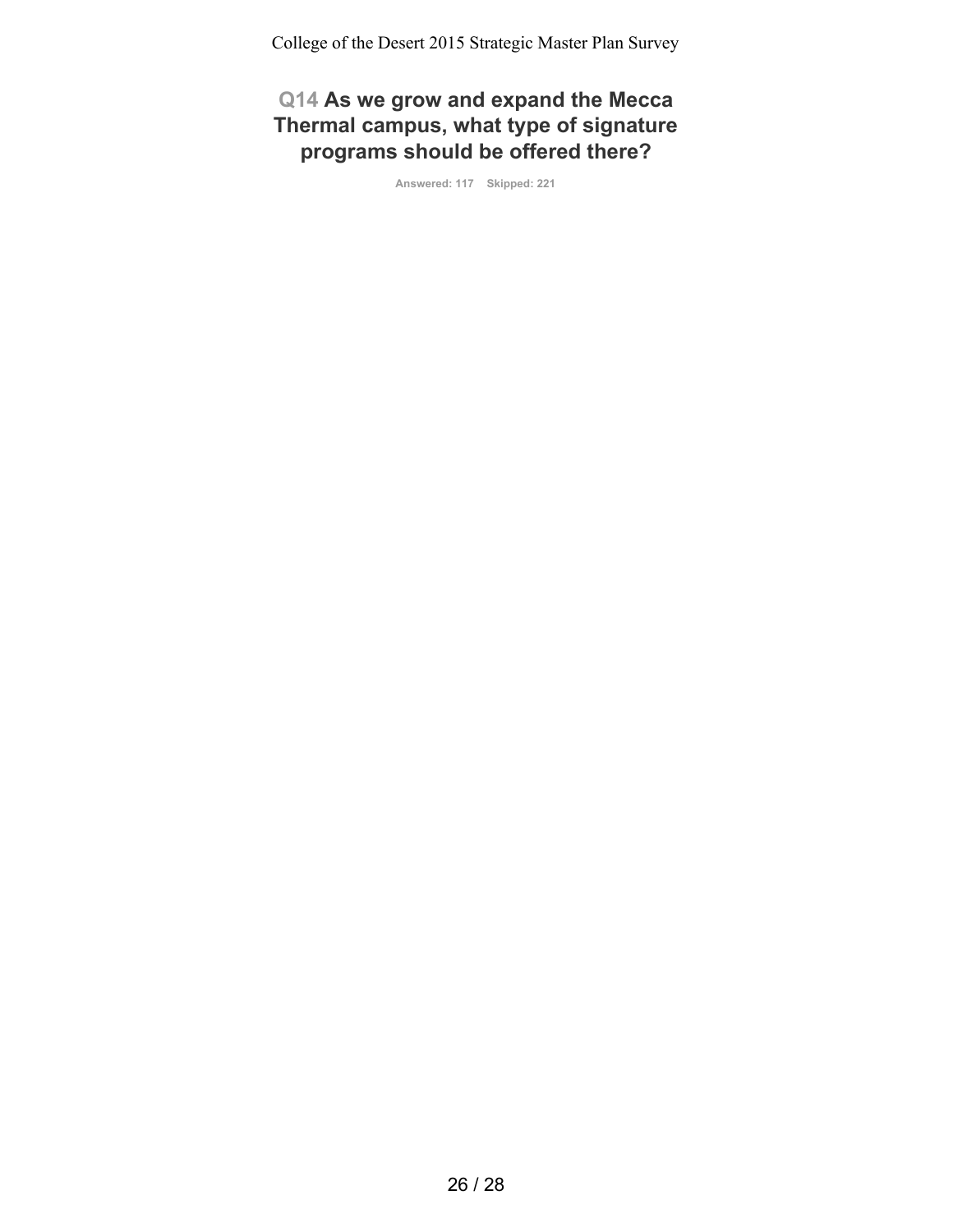**Q15 As we grow and expand the Palm Springs site, what type of signature programs should be offered there?**

**Answered: 118 Skipped: 220**